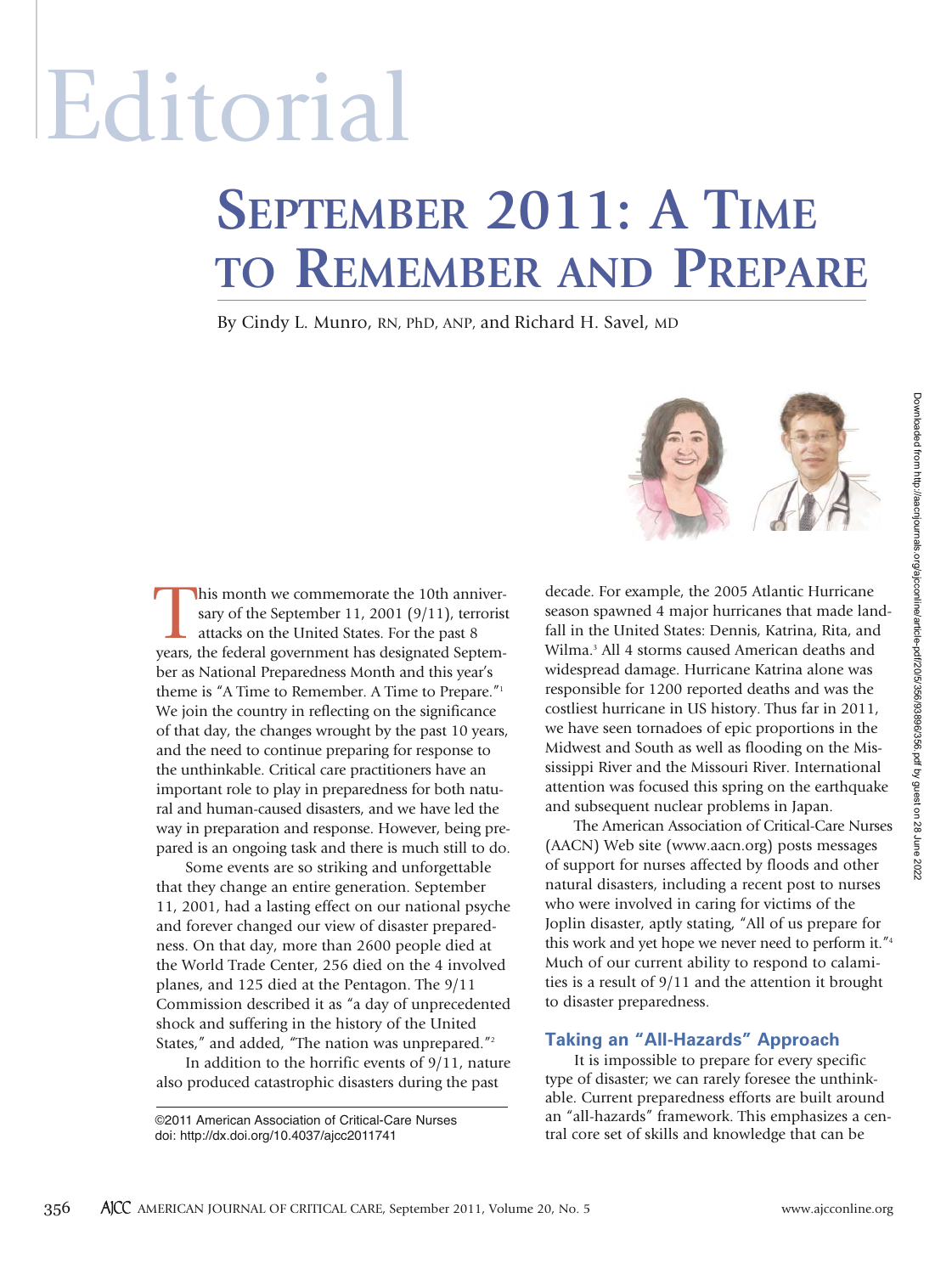### **1** Disaster situations are often chaotic.<br>Action in the face of ambiguity may be Action in the face of ambiguity may be **1998** Tequired in response to disasters.

adapted to a variety of needs related to specific situations. This framework fits well with critical care reasoning and skills. Critical care practitioners have a unique set of skills and abilities that are vital for effective responses to natural or human-caused disasters and adaptable to many different circumstances. Critical care skills readily transfer to an all-hazards framework for disaster management.

Importantly, we have an intimate knowledge of the human response to trauma and to the critical illnesses that follow disasters. We have both theoretical and practical knowledge of the pathophysiology of severe trauma on the human body, and we have a deep understanding about the most effective and evidence-based care for physical trauma. Additionally, we have knowledge related to the psychological, social, and spiritual needs of patients and families in very stressful situations. We have researched interventions to mitigate problems and reduce the long-term consequences of life-threatening and life-altering events.

In addition to our knowledge, we also have direct experience in caring for victims of life-threatening events, including trauma. For example, the case report in this issue describes the care of victims of a mudslide in Italy.<sup>5</sup> The skills needed to care for victims with crush injuries or shock following mudslides or tornadoes are the same skills that we have honed by caring for victims in more circumscribed emergencies, such as motor vehicle accidents. Our knowledge of and direct experience in dealing with the problems of critically ill patients and their families have direct application to the care of victims of natural or human-caused disasters.

#### **Teamwork in the Face of Ambiguity**

Critical care providers usually have a high tolerance for action in the face of imperfect or incomplete knowledge. The idea of the golden hour in the treatment of shock, stroke, and other illnesses has been well established in the critical care literature, thus we understand urgency in patient encounters.

#### **About the Authors**

**Cindy L. Munro** is the nurse coeditor of the *American Journal of Critical Care*. She is associate dean for research and innovation at the University of South Florida, College of Nursing, Tampa, Florida. **Richard H. Savel** is the physician coeditor of the *American Journal of Critical Care*. He is the medical co-director of the surgical intensive care unit at Montefiore Medical Center and an associate professor of clinical medicine and neurology at the Albert Einstein College of Medicine, both in New York City.

Critical care practitioners often can't know who their next patient will be. An all-hazards approach is built into our training to quickly and appropriately respond to patients who arrive in the unit. Disaster situations are often chaotic. Resources and knowledge about victims may be incomplete, and providers may have to intervene rapidly. Action in the face of ambiguity may be required in response to disasters.

Most importantly, critical care practitioners are a model for teamwork and interdisciplinary cooperation. Particularly in disaster situations, cooperation among the responders is a critical element of an effective response so that services are provided but not duplicated and the members of the team work in cooperation rather than in opposition. Mechanisms to establish chains of command and interagency cooperation have been developed in the aftermath of 9/11. Because of their daily interaction and care teams, critical care practitioners are ideally suited to mesh into this system of intraoperative capabilities, but work still remains to help individual providers effectively engage with that system.

To most effectively apply the knowledge and skills of critical care providers to disaster situations, we must plan ahead and be prepared. Individuals should begin by developing personal and family preparedness plans. The US government has spent considerable effort to help individuals prepare for disasters. The Ready Web site (www.ready.gov)<sup>6</sup> offers a wealth of information about how to prepare oneself and one's family for disasters.

There are also professional preparedness plans. The Medical Reserve Corps (MRC)<sup>7</sup> are volunteer organizations in which health care providers can learn about disaster response plans in their community, receive ongoing training, and be systematically deployed in the event that their skills are needed. MRCs depend on the volunteer efforts of physicians, nurses, pharmacists, respiratory therapists, and other health care workers to enhance a community's ability to respond to disasters. We encourage you to volunteer and become involved in your local MRC.

#### **A Partnership of Critical Care**

AACN is also interested in professional preparedness for its members. The National Teaching Institute, AACN's annual national conference, traditionally has several sessions related to disaster preparedness. There are often sessions reporting the experiences of nurses who cared for patients under dire and austere circumstances related to disaster.